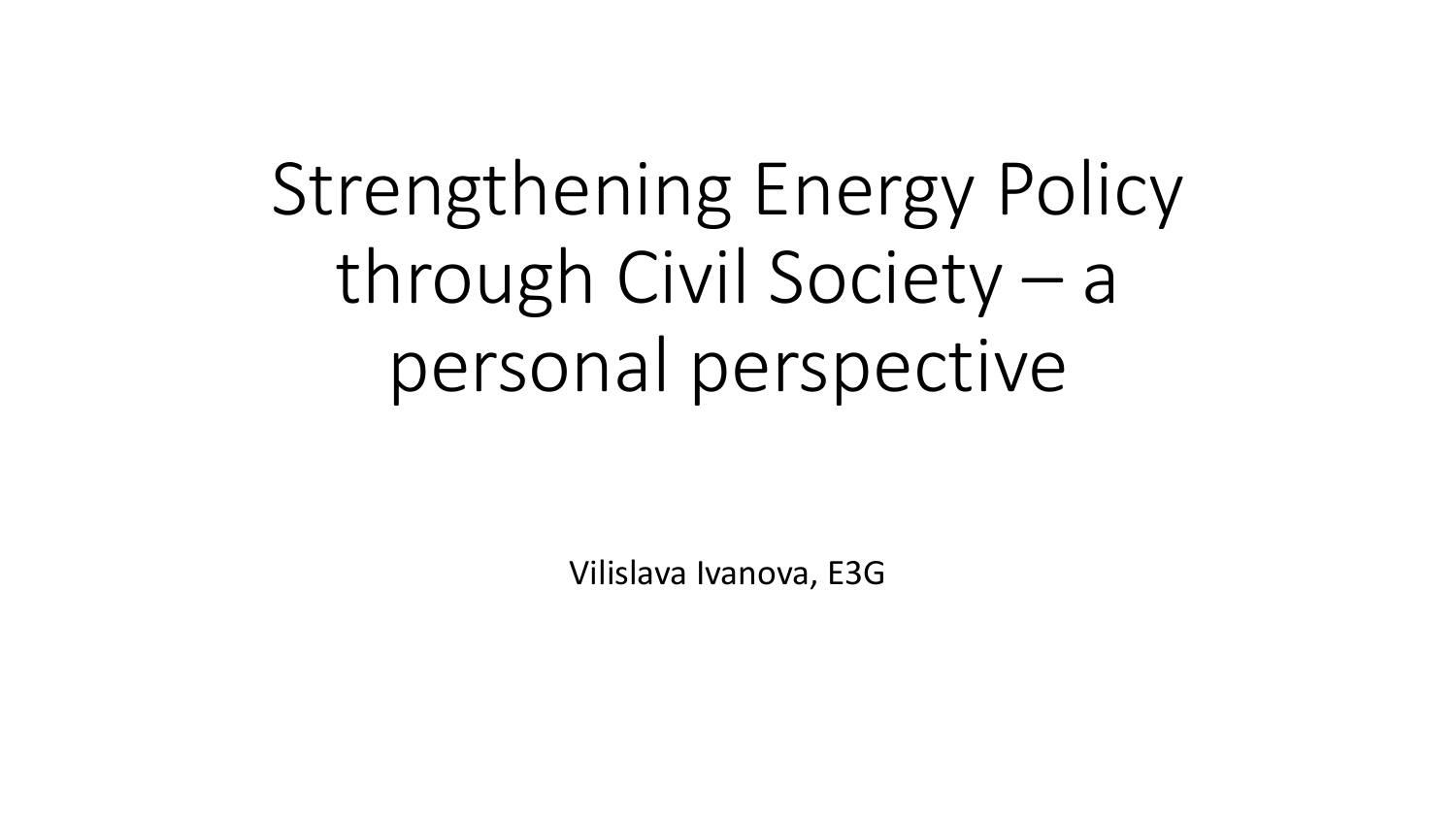### Content

- Why policy & technical expert collaborations matter and what is the role of Civil Society Organisations?
- Example 1: Barriers to storage innovation and roll-out in the UK
- Example 2: Setting benchmarks for "good" regulation in the EU
- Opportunities across NGO and non-for-profit networks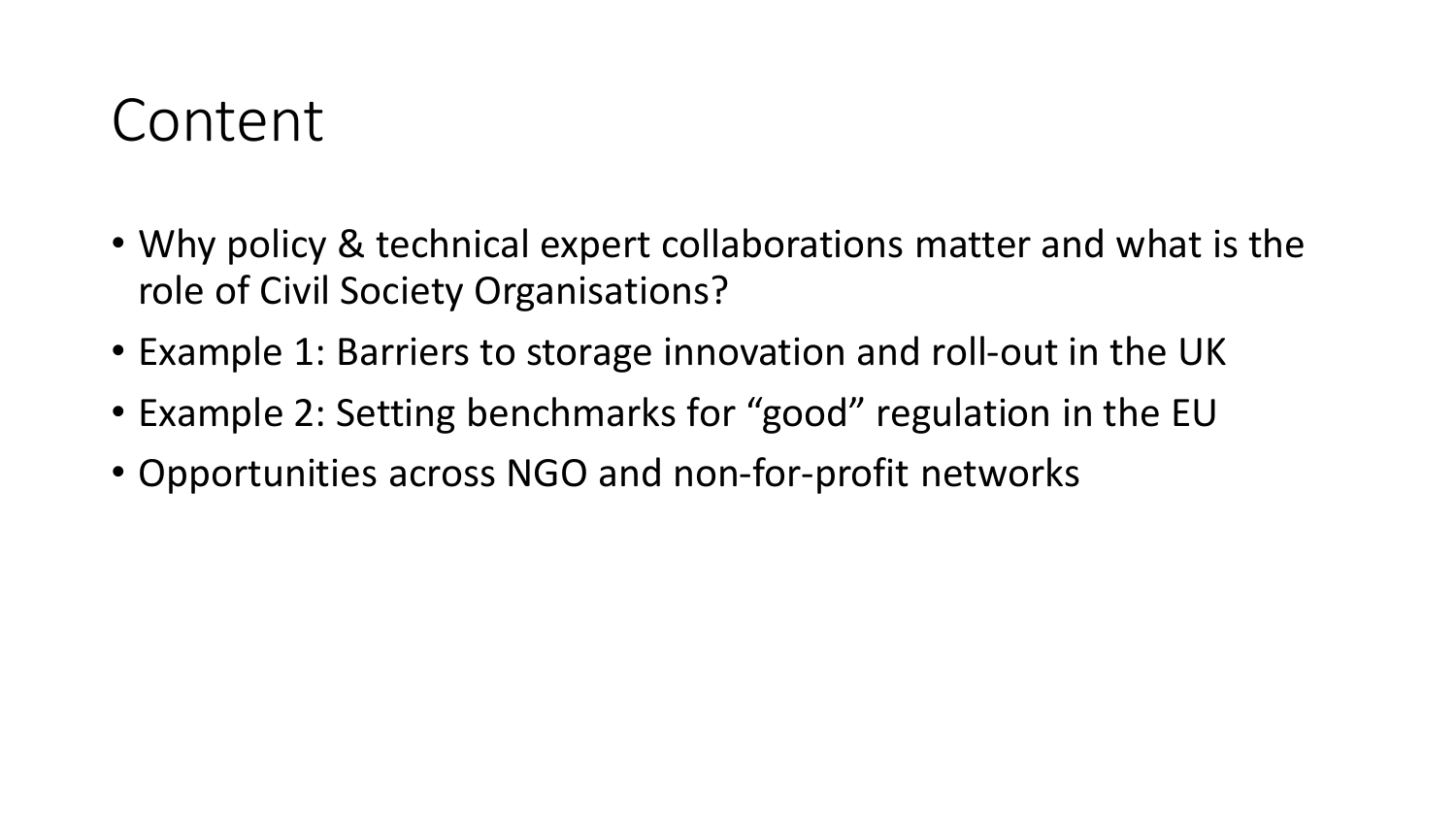### Introduction

- Energy sector highly regulated
- Non-governmental and non-forprofit organisations play important roles:
	- Identifying market and policy barriers
	- Creating coalitions

- …

- Offering "policy services" Setting benchmarks/scrutinising proposals
- Advocacy, awareness-raising, create space for reform
- Policy and technical perspectives intertwined - stronger together

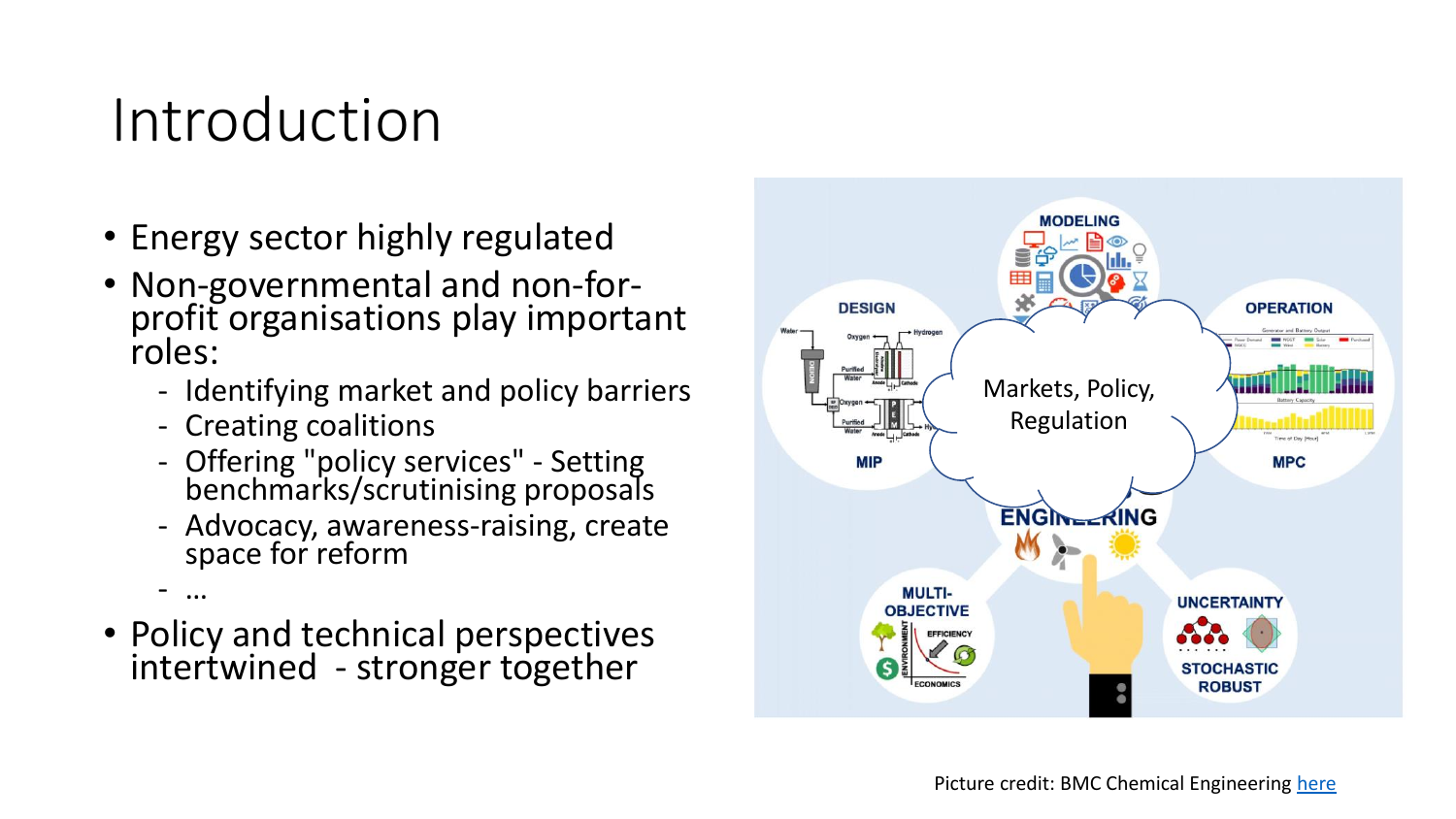Example 1: Barriers to storage innovation and roll-out in the UK

- Storage key for future power systems
- Beyond grid batteries second life EV batteries, non-battery electrical storage, thermal energy storage for heat…
- However, new technologies = barriers to entry

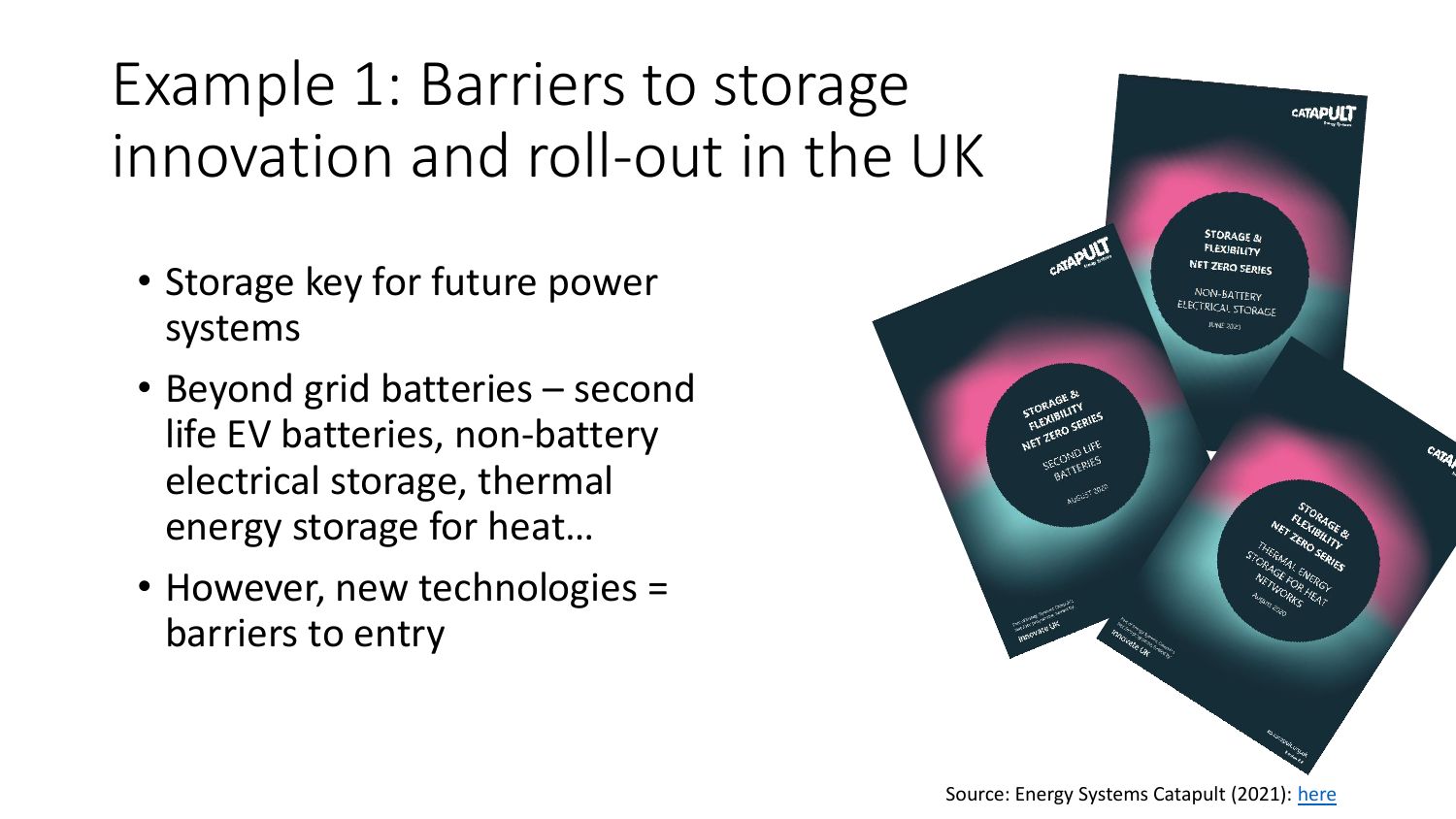## First, identify barriers; then, propose solutions

- Market signals, grid connection, ESO/DSO services
- Incentivise the use of time-of-use tariffs and dynamic electricity pricing for TES in DHN;
- Establish clear guidance and minimum requirements for the design and planning
- Define "second use" in legal framework for EV batteries to support innovative applications

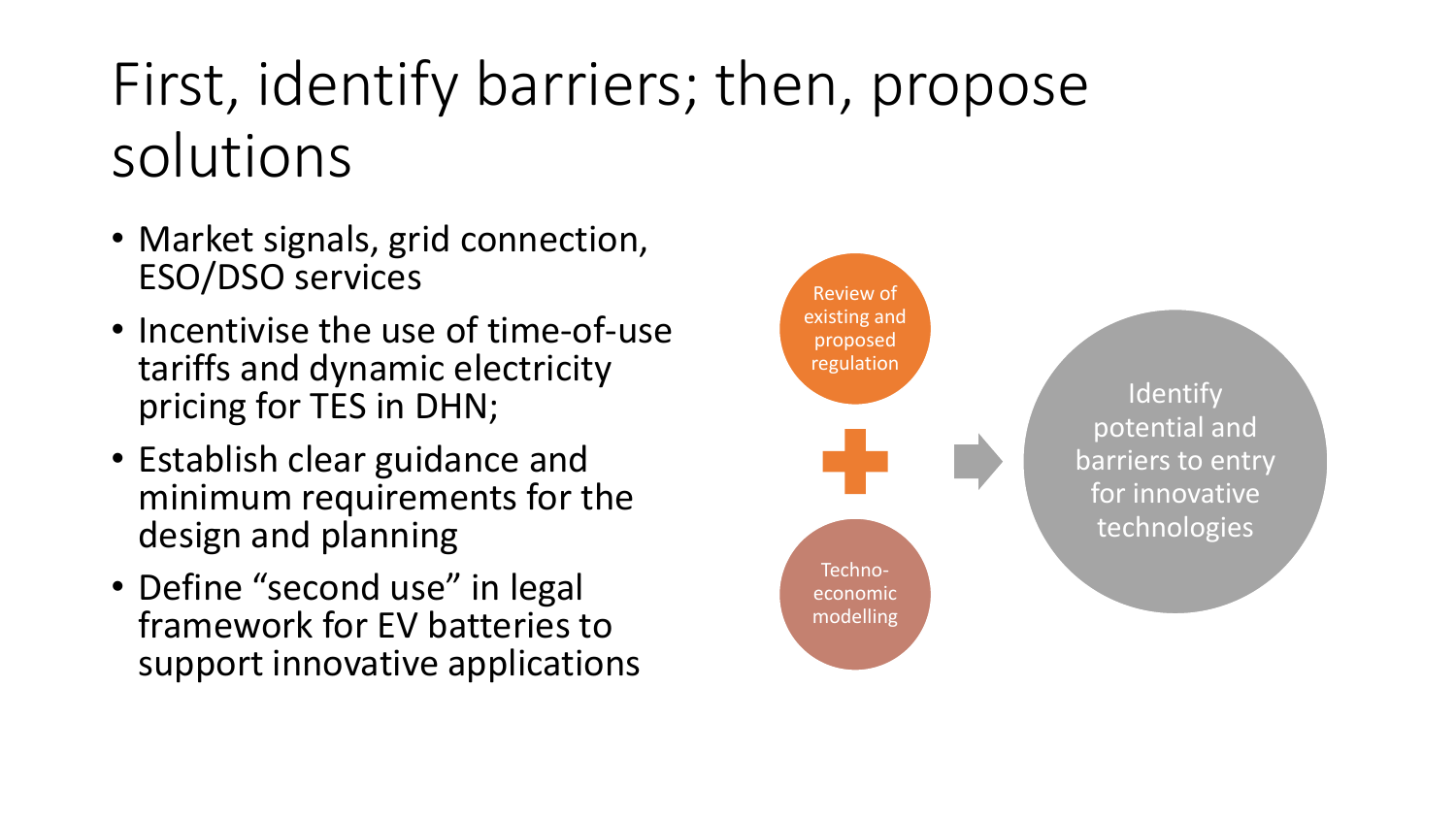#### Example 2: Setting benchmarks for "good" regulation in the EU, taking account of technical expertise



#### Five benchmarks

- 1. Strengthening competition between energy alternatives
- 2. Enabling a socially just transition away from gas
- **3. Focusing renewable hydrogen on hard-to-electrify end-uses**
- 4. Giving a central role to an independent governance body supporting the transition
- 5. Clearly communicating the EU's pathway globally and supporting the transition of impacted partners

Source: E3G (2021) Phasing down gas use in Europe: [here](https://www.e3g.org/publications/phasing-down-gas-use-in-europe/)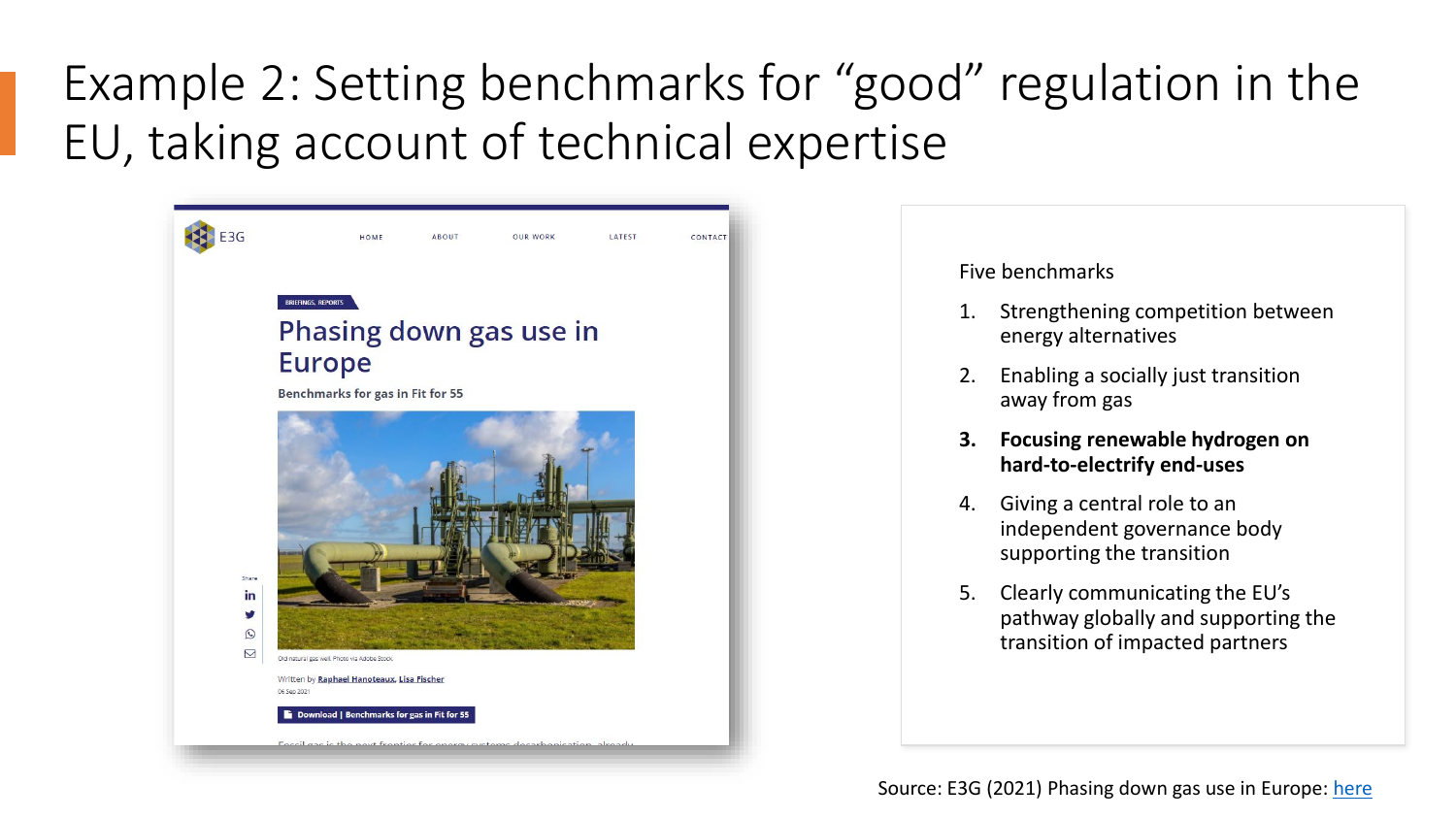# Current policy package – Fit for 55

- Power system regulation not at **Power System regulation** not at core, but multiple proposals can impact.
- Transport, Buildings, Energy products
- Taxation, Carbon pricing, Standards, Targets

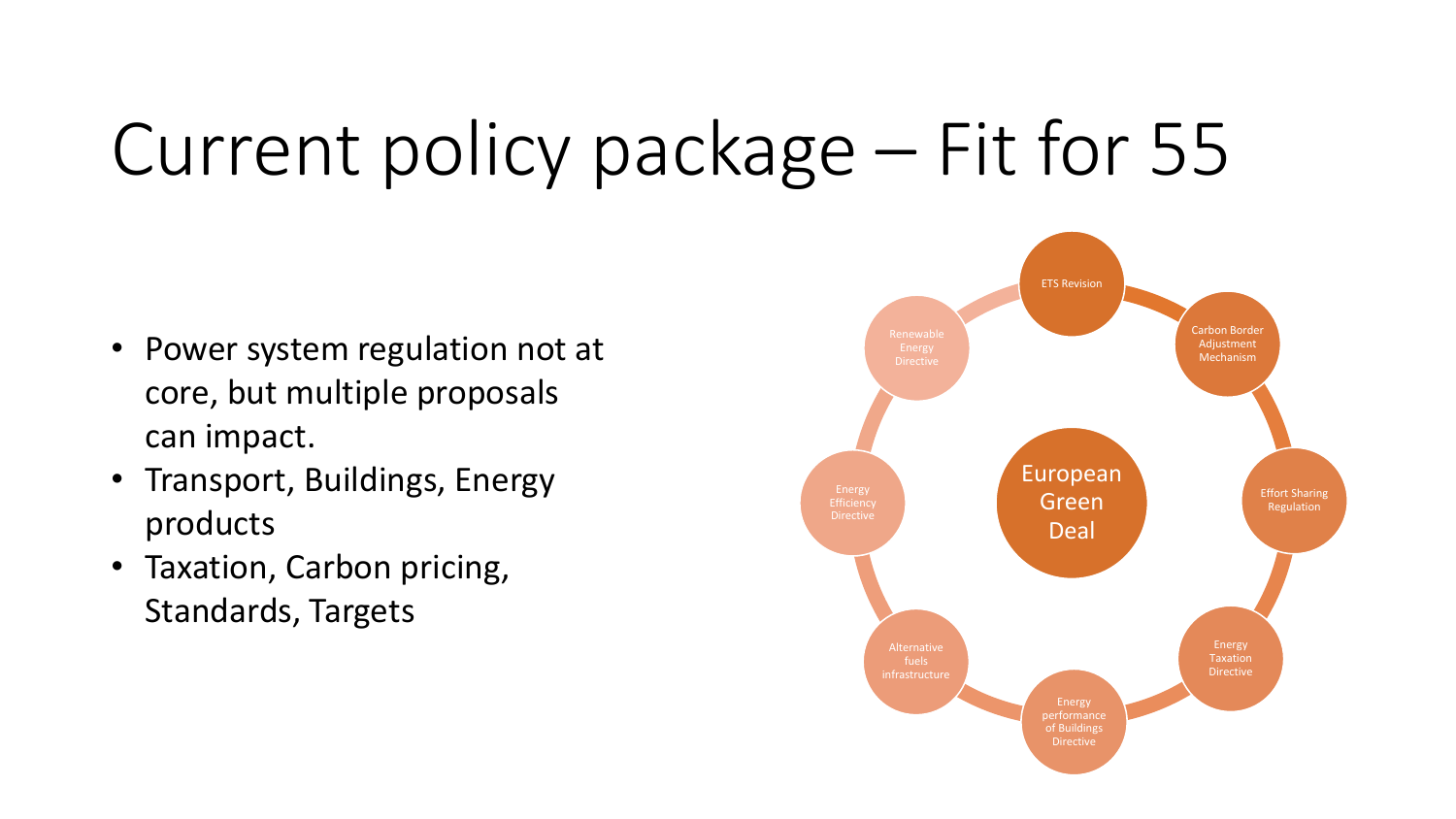# Impacts of Fit-for-55 package on power systems

Indirect

• …

- Overall energy consumption – EED
- Smart infrastructure in buildings – EED
- EV chargers AFI
- Impact on consumers Social Fund

Direct

- Renewable Generation RED
- Power sector prices ETS
- Electricity prices ETD

• …



Ensuring technical expertise is heard and topics are well integrated is key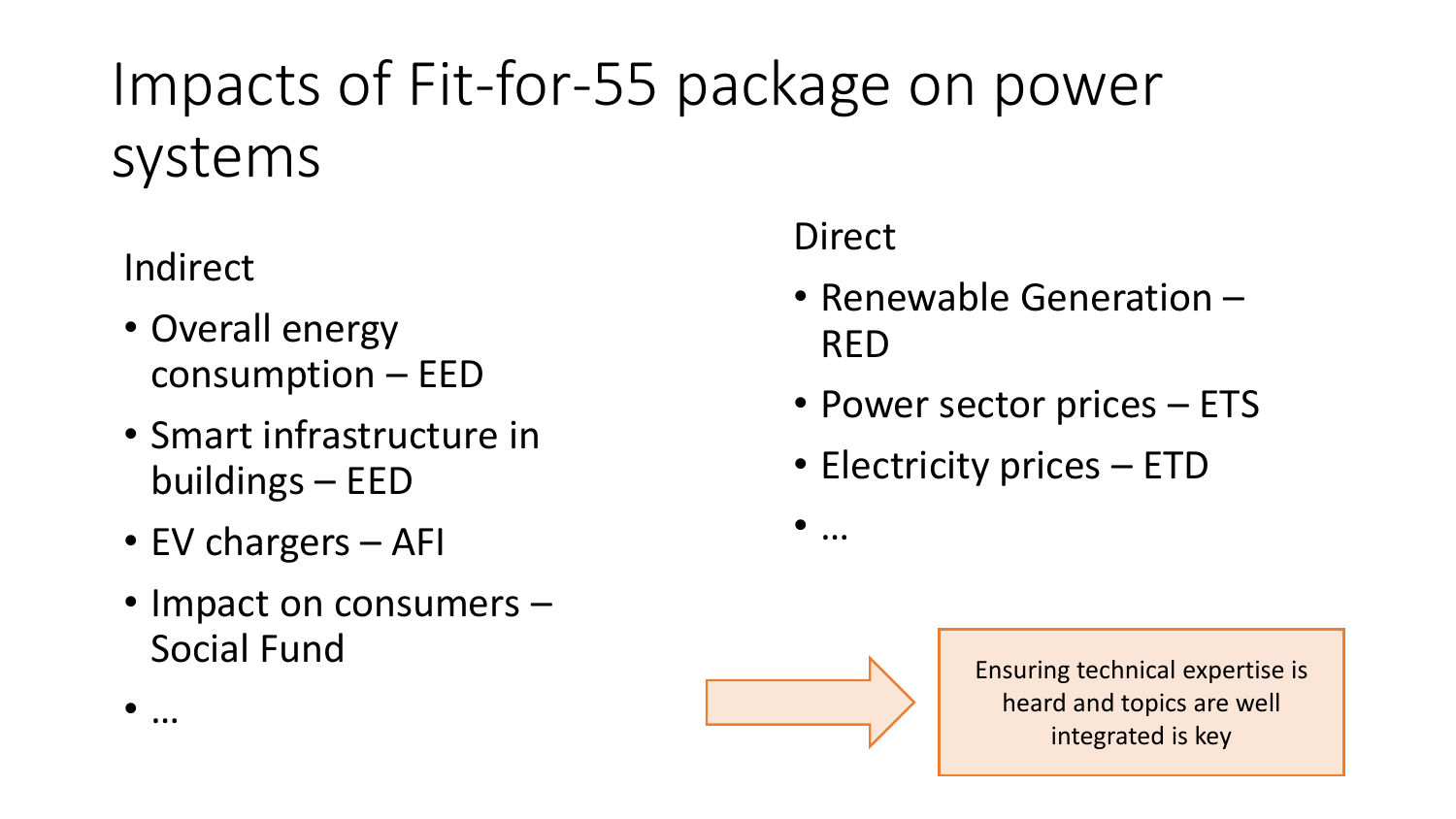## Some "wins" with CSO community support

COP 21 Paris agreement Enforceable targets e.g. EU Climate Law 55

Detailed policy proposals e.g. Fit-forregulatory package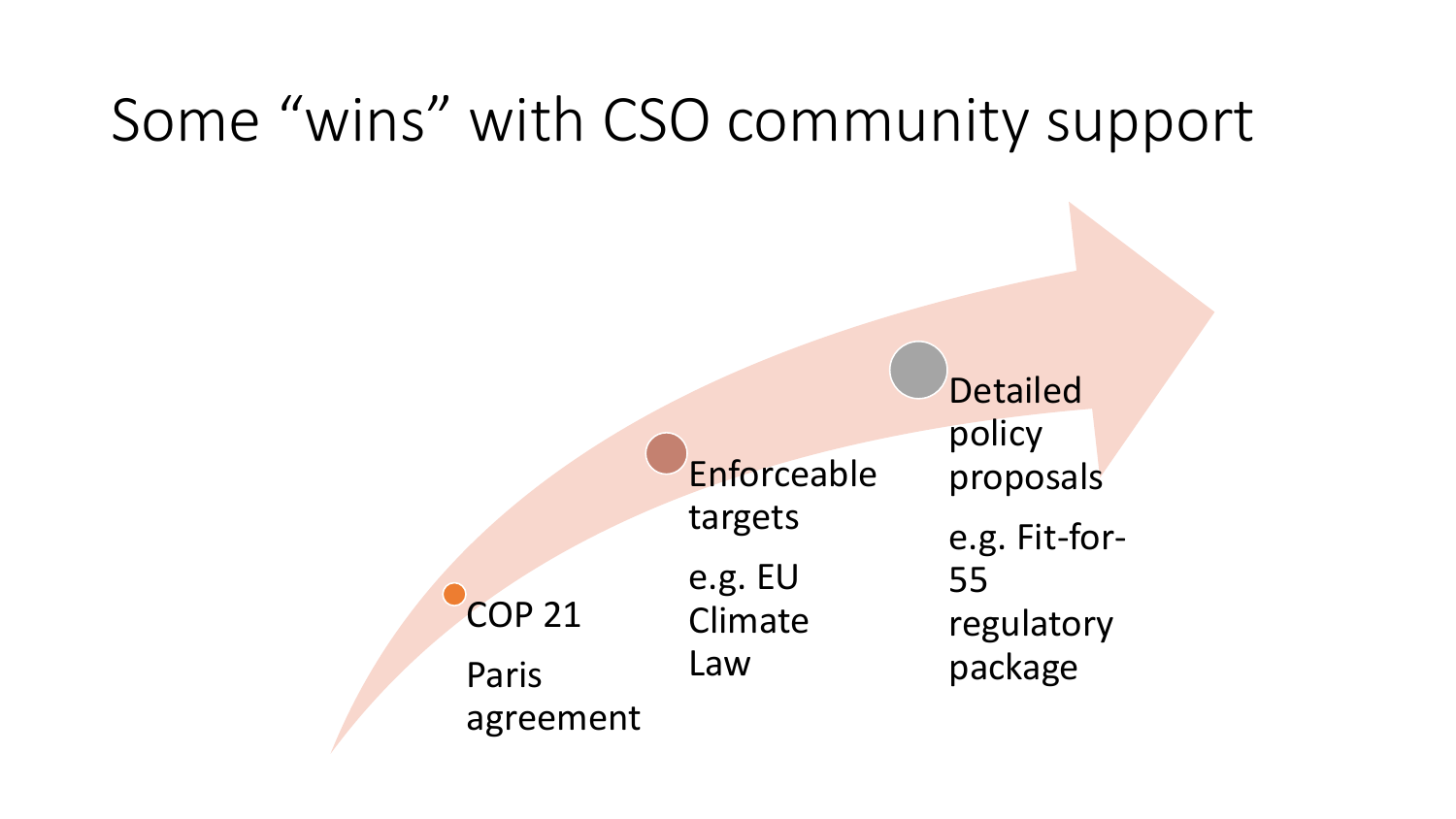## Opportunities across the NGO and non-forprofit networks

- Be independent, focus on better regulation, provide expert, factual, effective advice
- Utilise technical expertise to inform policy development
- Bring practical insight, innovation and R&D angles to discussion
- Support coalitions and progressive industry associations and the more information:





Climate Action Network [here](https://climatenetwork.org/) Energy Cities [here](https://energy-cities.eu/) COP26 [here](https://ukcop26.org/)